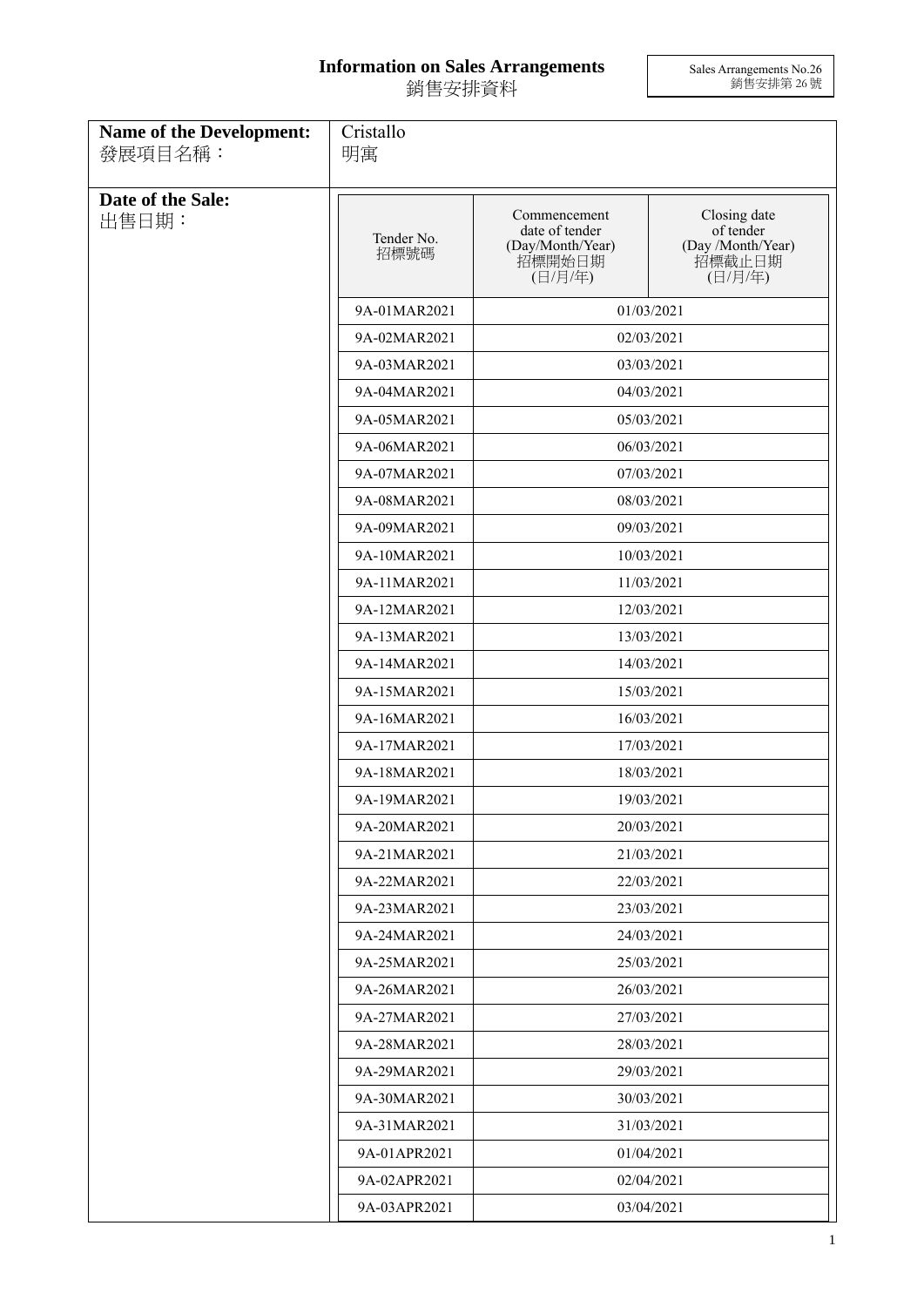| 9A-04APR2021 | 04/04/2021 |
|--------------|------------|
| 9A-05APR2021 | 05/04/2021 |
| 9A-06APR2021 | 06/04/2021 |
| 9A-07APR2021 | 07/04/2021 |
| 9A-08APR2021 | 08/04/2021 |
| 9A-09APR2021 | 09/04/2021 |
| 9A-10APR2021 | 10/04/2021 |
| 9A-11APR2021 | 11/04/2021 |
| 9A-12APR2021 | 12/04/2021 |
| 9A-13APR2021 | 13/04/2021 |
| 9A-14APR2021 | 14/04/2021 |
| 9A-15APR2021 | 15/04/2021 |
| 9A-16APR2021 | 16/04/2021 |
| 9A-17APR2021 | 17/04/2021 |
| 9A-18APR2021 | 18/04/2021 |
| 9A-19APR2021 | 19/04/2021 |
| 9A-20APR2021 | 20/04/2021 |
| 9A-21APR2021 | 21/04/2021 |
| 9A-22APR2021 | 22/04/2021 |
| 9A-23APR2021 | 23/04/2021 |
| 9A-24APR2021 | 24/04/2021 |
| 9A-25APR2021 | 25/04/2021 |
| 9A-26APR2021 | 26/04/2021 |
| 9A-27APR2021 | 27/04/2021 |
| 9A-28APR2021 | 28/04/2021 |
| 9A-29APR2021 | 29/04/2021 |
| 9A-30APR2021 | 30/04/2021 |
| 9A-01MAY2021 | 01/05/2021 |
| 9A-02MAY2021 | 02/05/2021 |
| 9A-03MAY2021 | 03/05/2021 |
| 9A-04MAY2021 | 04/05/2021 |
| 9A-05MAY2021 | 05/05/2021 |
| 9A-06MAY2021 | 06/05/2021 |
| 9A-07MAY2021 | 07/05/2021 |
| 9A-08MAY2021 | 08/05/2021 |
| 9A-09MAY2021 | 09/05/2021 |
| 9A-10MAY2021 | 10/05/2021 |
| 9A-11MAY2021 | 11/05/2021 |
| 9A-12MAY2021 | 12/05/2021 |
| 9A-13MAY2021 | 13/05/2021 |
| 9A-14MAY2021 | 14/05/2021 |
| 9A-15MAY2021 | 15/05/2021 |
| 9A-16MAY2021 | 16/05/2021 |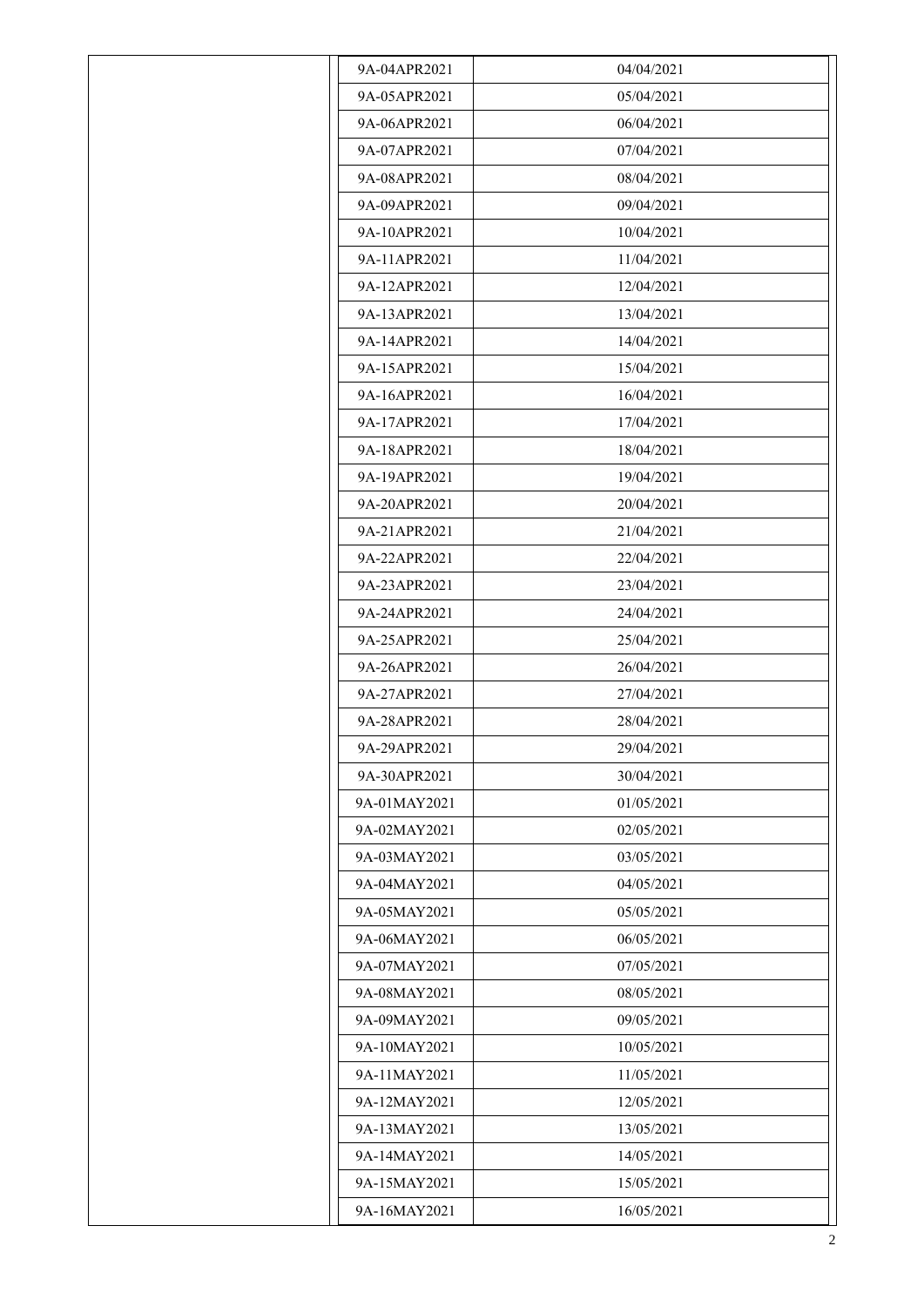|                   | 9A-17MAY2021       |                                          | 17/05/2021                          |
|-------------------|--------------------|------------------------------------------|-------------------------------------|
|                   | 9A-18MAY2021       |                                          | 18/05/2021                          |
|                   | 9A-19MAY2021       |                                          | 19/05/2021                          |
|                   | 9A-20MAY2021       | 20/05/2021                               |                                     |
|                   | 9A-21MAY2021       |                                          | 21/05/2021                          |
|                   | 9A-22MAY2021       |                                          | 22/05/2021                          |
|                   | 9A-23MAY2021       |                                          | 23/05/2021                          |
|                   | 9A-24MAY2021       |                                          | 24/05/2021                          |
|                   | 9A-25MAY2021       |                                          | 25/05/2021                          |
|                   | 9A-26MAY2021       |                                          | 26/05/2021                          |
|                   | 9A-27MAY2021       |                                          | 27/05/2021                          |
|                   | 9A-28MAY2021       |                                          | 28/05/2021                          |
|                   | 9A-29MAY2021       |                                          | 29/05/2021                          |
|                   | 9A-30MAY2021       |                                          | 30/05/2021                          |
|                   | 9A-31MAY2021       |                                          | 31/05/2021                          |
|                   |                    |                                          |                                     |
| Time of the Sale: |                    |                                          |                                     |
| 出售時間:             | Tender No.<br>招標號碼 | Commencement<br>time of tender<br>招標開始時間 | Closing time<br>of tender<br>招標截止時間 |
|                   | 9A-01MAR2021       | 4:00 p.m. 下午4時                           | 5:00 p.m. 下午5時                      |
|                   | 9A-02MAR2021       | 4:00 p.m. 下午4時                           | 5:00 p.m. 下午5時                      |
|                   | 9A-03MAR2021       | 4:00 p.m. 下午4時                           | 5:00 p.m. 下午5時                      |
|                   | 9A-04MAR2021       | 4:00 p.m. 下午4時                           | 5:00 p.m. 下午5時                      |
|                   | 9A-05MAR2021       | 4:00 p.m. 下午4時                           | 5:00 p.m. 下午5時                      |
|                   | 9A-06MAR2021       | 4:00 p.m. 下午4時                           | 5:00 p.m. 下午5時                      |
|                   | 9A-07MAR2021       | 4:00 p.m. 下午4時                           | 5:00 p.m. 下午5時                      |
|                   | 9A-08MAR2021       | 4:00 p.m. 下午4時                           | 5:00 p.m. 下午5時                      |
|                   | 9A-09MAR2021       | 4:00 p.m. 下午4時                           | 5:00 p.m. 下午5時                      |
|                   | 9A-10MAR2021       | 4:00 p.m. 下午4時                           | 5:00 p.m. 下午5時                      |
|                   | 9A-11MAR2021       | 4:00 p.m. 下午4時                           | 5:00 p.m. 下午5時                      |
|                   | 9A-12MAR2021       | 4:00 p.m. 下午4時                           | 5:00 p.m. 下午5時                      |
|                   | 9A-13MAR2021       | 4:00 p.m. 下午4時                           | 5:00 p.m. 下午5時                      |
|                   | 9A-14MAR2021       | 4:00 p.m. 下午4時                           | 5:00 p.m. 下午5時                      |
|                   | 9A-15MAR2021       | 4:00 p.m. 下午4時                           | 5:00 p.m. 下午5時                      |
|                   | 9A-16MAR2021       | 4:00 p.m. 下午4時                           | 5:00 p.m. 下午5時                      |
|                   | 9A-17MAR2021       | 4:00 p.m. 下午4時                           | 5:00 p.m. 下午5時                      |
|                   | 9A-18MAR2021       | 4:00 p.m. 下午4時                           | 5:00 p.m. 下午5時                      |
|                   | 9A-19MAR2021       | 4:00 p.m. 下午4時                           | 5:00 p.m. 下午5時                      |
|                   | 9A-20MAR2021       | 4:00 p.m. 下午4時                           | 5:00 p.m. 下午5時                      |
|                   | 9A-21MAR2021       | 4:00 p.m. 下午4時                           | 5:00 p.m. 下午5時                      |
|                   | 9A-22MAR2021       | 4:00 p.m. 下午4時                           | 5:00 p.m. 下午5時                      |
|                   | 9A-23MAR2021       | 4:00 p.m. 下午4時                           | 5:00 p.m. 下午5時                      |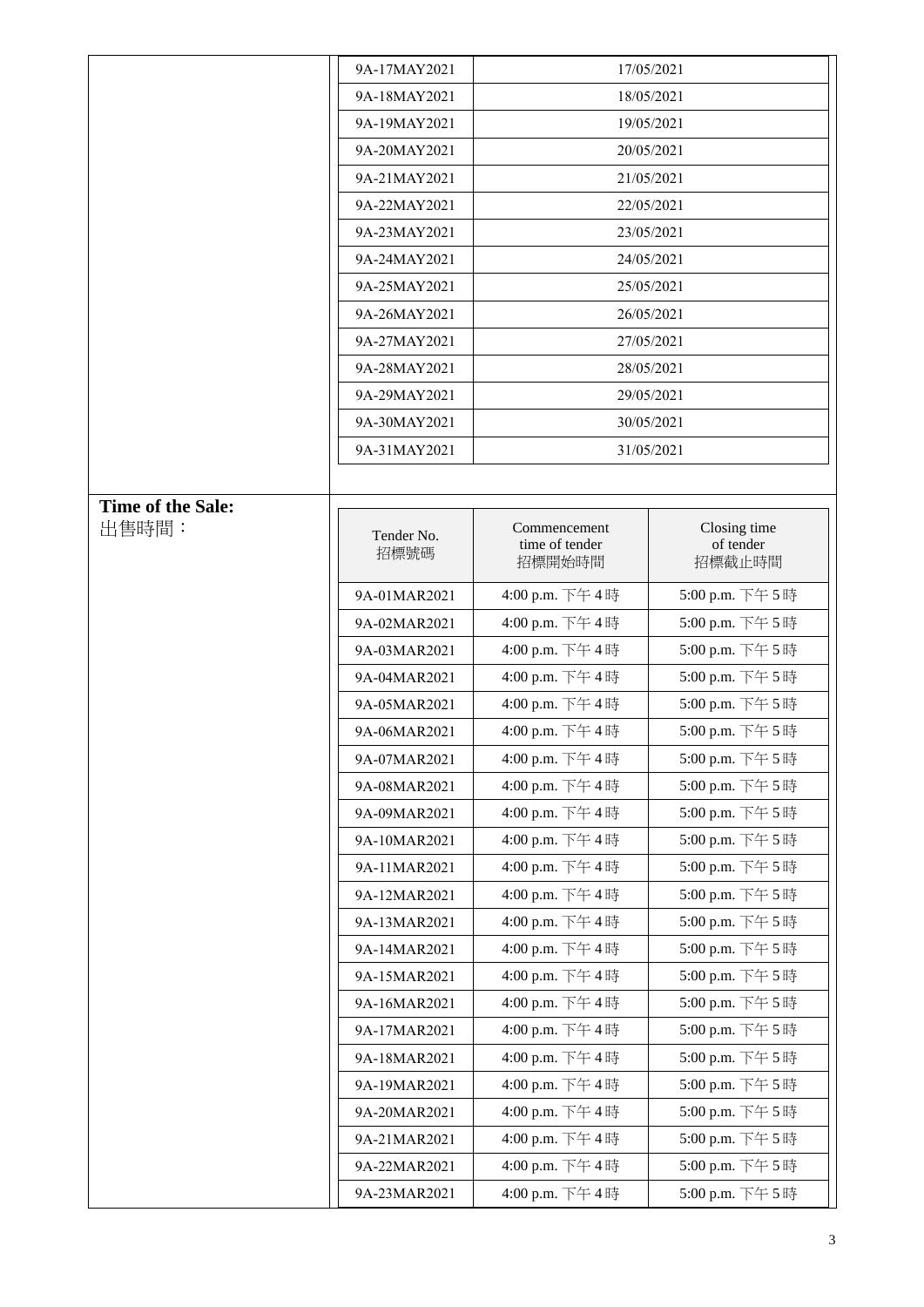| 9A-24MAR2021 | 4:00 p.m. 下午4時 | 5:00 p.m. 下午5時 |
|--------------|----------------|----------------|
| 9A-25MAR2021 | 4:00 p.m. 下午4時 | 5:00 p.m. 下午5時 |
| 9A-26MAR2021 | 4:00 p.m. 下午4時 | 5:00 p.m. 下午5時 |
| 9A-27MAR2021 | 4:00 p.m. 下午4時 | 5:00 p.m. 下午5時 |
| 9A-28MAR2021 | 4:00 p.m. 下午4時 | 5:00 p.m. 下午5時 |
| 9A-29MAR2021 | 4:00 p.m. 下午4時 | 5:00 p.m. 下午5時 |
| 9A-30MAR2021 | 4:00 p.m. 下午4時 | 5:00 p.m. 下午5時 |
| 9A-31MAR2021 | 4:00 p.m. 下午4時 | 5:00 p.m. 下午5時 |
| 9A-01APR2021 | 4:00 p.m. 下午4時 | 5:00 p.m. 下午5時 |
| 9A-02APR2021 | 4:00 p.m. 下午4時 | 5:00 p.m. 下午5時 |
| 9A-03APR2021 | 4:00 p.m. 下午4時 | 5:00 p.m. 下午5時 |
| 9A-04APR2021 | 4:00 p.m. 下午4時 | 5:00 p.m. 下午5時 |
| 9A-05APR2021 | 4:00 p.m. 下午4時 | 5:00 p.m. 下午5時 |
| 9A-06APR2021 | 4:00 p.m. 下午4時 | 5:00 p.m. 下午5時 |
| 9A-07APR2021 | 4:00 p.m. 下午4時 | 5:00 p.m. 下午5時 |
| 9A-08APR2021 | 4:00 p.m. 下午4時 | 5:00 p.m. 下午5時 |
| 9A-09APR2021 | 4:00 p.m. 下午4時 | 5:00 p.m. 下午5時 |
| 9A-10APR2021 | 4:00 p.m. 下午4時 | 5:00 p.m. 下午5時 |
| 9A-11APR2021 | 4:00 p.m. 下午4時 | 5:00 p.m. 下午5時 |
| 9A-12APR2021 | 4:00 p.m. 下午4時 | 5:00 p.m. 下午5時 |
| 9A-13APR2021 | 4:00 p.m. 下午4時 | 5:00 p.m. 下午5時 |
| 9A-14APR2021 | 4:00 p.m. 下午4時 | 5:00 p.m. 下午5時 |
| 9A-15APR2021 | 4:00 p.m. 下午4時 | 5:00 p.m. 下午5時 |
| 9A-16APR2021 | 4:00 p.m. 下午4時 | 5:00 p.m. 下午5時 |
| 9A-17APR2021 | 4:00 p.m. 下午4時 | 5:00 p.m. 下午5時 |
| 9A-18APR2021 | 4:00 p.m. 下午4時 | 5:00 p.m. 下午5時 |
| 9A-19APR2021 | 4:00 p.m. 下午4時 | 5:00 p.m. 下午5時 |
| 9A-20APR2021 | 4:00 p.m. 下午4時 | 5:00 p.m. 下午5時 |
| 9A-21APR2021 | 4:00 p.m. 下午4時 | 5:00 p.m. 下午5時 |
| 9A-22APR2021 | 4:00 p.m. 下午4時 | 5:00 p.m. 下午5時 |
| 9A-23APR2021 | 4:00 p.m. 下午4時 | 5:00 p.m. 下午5時 |
| 9A-24APR2021 | 4:00 p.m. 下午4時 | 5:00 p.m. 下午5時 |
| 9A-25APR2021 | 4:00 p.m. 下午4時 | 5:00 p.m. 下午5時 |
| 9A-26APR2021 | 4:00 p.m. 下午4時 | 5:00 p.m. 下午5時 |
| 9A-27APR2021 | 4:00 p.m. 下午4時 | 5:00 p.m. 下午5時 |
| 9A-28APR2021 | 4:00 p.m. 下午4時 | 5:00 p.m. 下午5時 |
| 9A-29APR2021 | 4:00 p.m. 下午4時 | 5:00 p.m. 下午5時 |
| 9A-30APR2021 | 4:00 p.m. 下午4時 | 5:00 p.m. 下午5時 |
| 9A-01MAY2021 | 4:00 p.m. 下午4時 | 5:00 p.m. 下午5時 |
| 9A-02MAY2021 | 4:00 p.m. 下午4時 | 5:00 p.m. 下午5時 |
| 9A-03MAY2021 | 4:00 p.m. 下午4時 | 5:00 p.m. 下午5時 |
| 9A-04MAY2021 | 4:00 p.m. 下午4時 | 5:00 p.m. 下午5時 |
| 9A-05MAY2021 | 4:00 p.m. 下午4時 | 5:00 p.m. 下午5時 |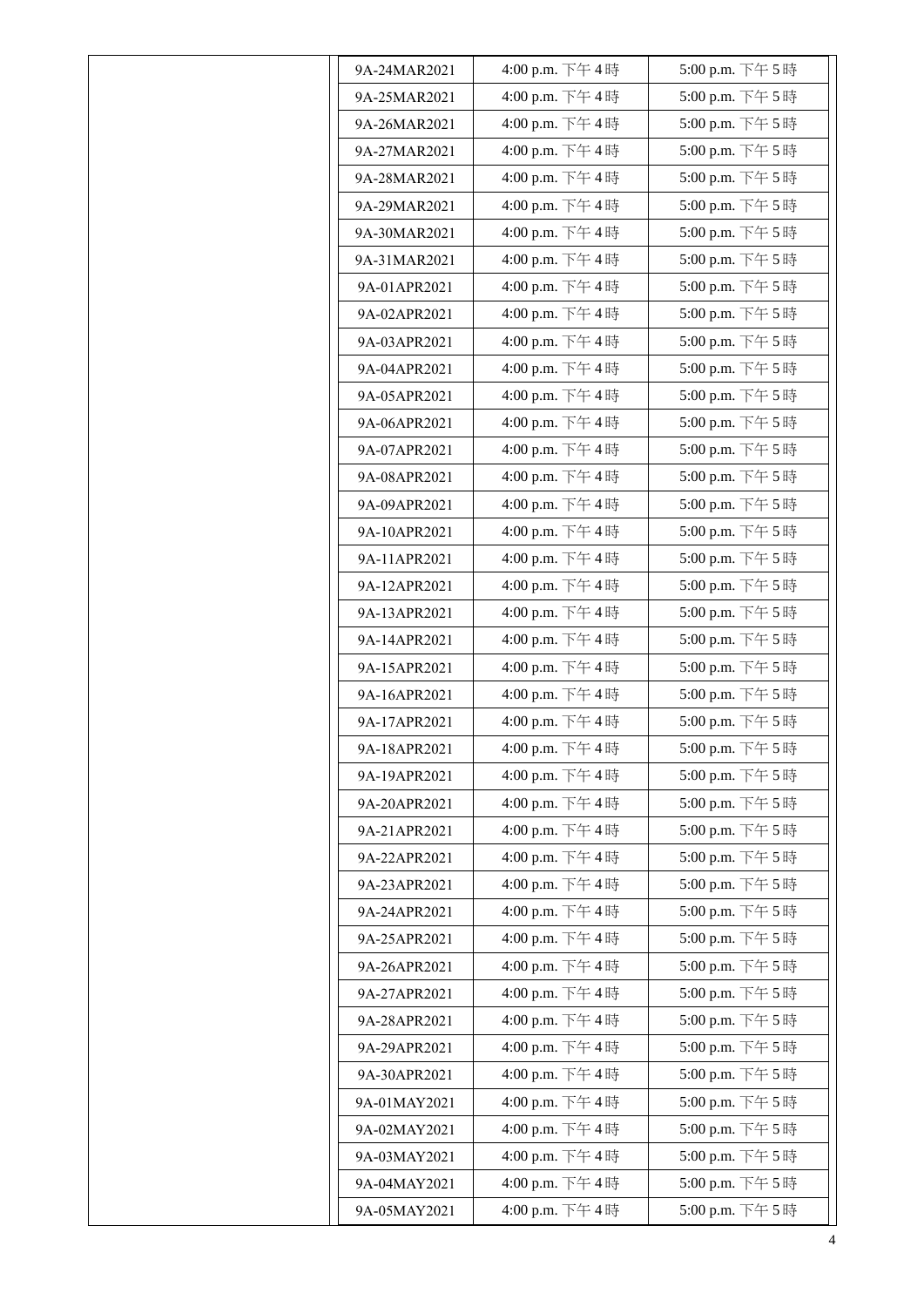|                                                                                                        | 9A-06MAY2021  | 4:00 p.m. 下午4時                                                                 | 5:00 p.m. 下午5時 |
|--------------------------------------------------------------------------------------------------------|---------------|--------------------------------------------------------------------------------|----------------|
|                                                                                                        | 9A-07MAY2021  | 4:00 p.m. 下午4時                                                                 | 5:00 p.m. 下午5時 |
|                                                                                                        | 9A-08MAY2021  | 4:00 p.m. 下午4時                                                                 | 5:00 p.m. 下午5時 |
|                                                                                                        | 9A-09MAY2021  | 4:00 p.m. 下午4時                                                                 | 5:00 p.m. 下午5時 |
|                                                                                                        | 9A-10MAY2021  | 4:00 p.m. 下午4時                                                                 | 5:00 p.m. 下午5時 |
|                                                                                                        | 9A-11MAY2021  | 4:00 p.m. 下午4時                                                                 | 5:00 p.m. 下午5時 |
|                                                                                                        | 9A-12MAY2021  | 4:00 p.m. 下午4時                                                                 | 5:00 p.m. 下午5時 |
|                                                                                                        | 9A-13MAY2021  | 4:00 p.m. 下午4時                                                                 | 5:00 p.m. 下午5時 |
|                                                                                                        | 9A-14MAY2021  | 4:00 p.m. 下午4時                                                                 | 5:00 p.m. 下午5時 |
|                                                                                                        | 9A-15MAY2021  | 4:00 p.m. 下午4時                                                                 | 5:00 p.m. 下午5時 |
|                                                                                                        | 9A-16MAY2021  | 4:00 p.m. 下午4時                                                                 | 5:00 p.m. 下午5時 |
|                                                                                                        | 9A-17MAY2021  | 4:00 p.m. 下午4時                                                                 | 5:00 p.m. 下午5時 |
|                                                                                                        | 9A-18MAY2021  | 4:00 p.m. 下午4時                                                                 | 5:00 p.m. 下午5時 |
|                                                                                                        | 9A-19MAY2021  | 4:00 p.m. 下午4時                                                                 | 5:00 p.m. 下午5時 |
|                                                                                                        | 9A-20MAY2021  | 4:00 p.m. 下午4時                                                                 | 5:00 p.m. 下午5時 |
|                                                                                                        | 9A-21MAY2021  | 4:00 p.m. 下午4時                                                                 | 5:00 p.m. 下午5時 |
|                                                                                                        | 9A-22MAY2021  | 4:00 p.m. 下午4時                                                                 | 5:00 p.m. 下午5時 |
|                                                                                                        | 9A-23MAY2021  | 4:00 p.m. 下午4時                                                                 | 5:00 p.m. 下午5時 |
|                                                                                                        | 9A-24MAY2021  | 4:00 p.m. 下午4時                                                                 | 5:00 p.m. 下午5時 |
|                                                                                                        | 9A-25MAY2021  | 4:00 p.m. 下午4時                                                                 | 5:00 p.m. 下午5時 |
|                                                                                                        | 9A-26MAY2021  | 4:00 p.m. 下午4時                                                                 | 5:00 p.m. 下午5時 |
|                                                                                                        | 9A-27MAY2021  | 4:00 p.m. 下午4時                                                                 | 5:00 p.m. 下午5時 |
|                                                                                                        | 9A-28MAY2021  | 4:00 p.m. 下午4時                                                                 | 5:00 p.m. 下午5時 |
|                                                                                                        | 9A-29MAY2021  | 4:00 p.m. 下午4時                                                                 | 5:00 p.m. 下午5時 |
|                                                                                                        | 9A-30MAY2021  | 4:00 p.m. 下午4時                                                                 | 5:00 p.m. 下午5時 |
|                                                                                                        | 9A-31MAY2021  | 4:00 p.m. 下午4時                                                                 | 5:00 p.m. 下午5時 |
|                                                                                                        |               | (Note: please refer to "Other matters" below)<br>(注意: 請參閱下文「其他事項」)             |                |
| Place where the sale will<br>take place:<br>出售地點:                                                      | Tsui, Kowloon | B/F of Railway Plaza, No.39 Chatham Road South, Tsim Sha<br>九龍尖沙咀漆咸道南39號鐵路大廈地庫 |                |
| Number of specified<br>residential properties<br>that will be offered to be<br>sold:<br>將提供出售的指明住宅物    | $\mathbf{1}$  |                                                                                |                |
| 業的數目<br>Description of the residential properties that will be offered to be sold:<br>將提供出售的指明住宅物業的描述: |               |                                                                                |                |
| The following flat(s):<br>以下單位 :                                                                       |               |                                                                                |                |
| 9&10A                                                                                                  |               |                                                                                |                |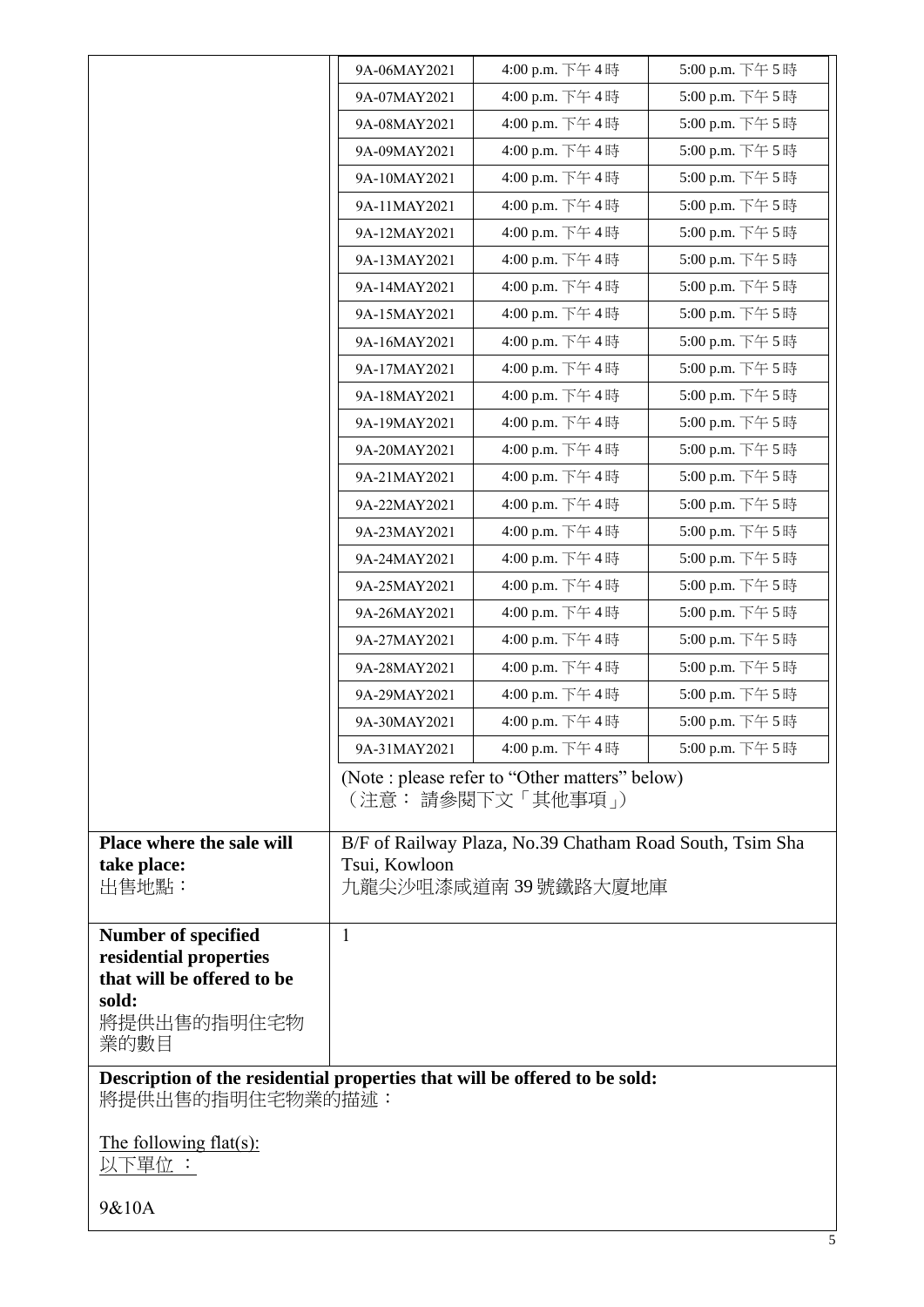**The method to be used to determine the order of priority in which each of the persons interested in purchasing any of the specified residential properties may select the residential property that the person wishes to purchase:** 

將會使用何種方法,決定有意購買該等指明住宅物業的每名人士可揀選其意欲購買的住宅 物業的優先次序:

Subject to other matters, sale by tender - see details and particulars in the tender notices. Details and particulars in the tender notices under different Tender No. are different. 受制於其他事項,以招標方式出售 - 請參閱指明住宅物業的招標公告的細節和詳情。不同 招標號碼下招標公告的細節和詳情會有不同。

During the following periods, the tender notices and other relevant tender documents of the specified residential properties will be made available for collection free of charge at B/F, Railway Plaza, No.39 Chatham Road South, Tsim Sha Tsui, Kowloon:-

於以下時段,招標公告及其他有關招標文件可於九龍尖沙咀漆咸道南39號鐵路大廈地庫免 費領取:

| Tender No.<br>招標號碼 | Specified residential properties that will be<br>offered to be sold                                | Tender notice and other relevant tender documents<br>will be made available for collection during the<br>following periods<br>於以下時段,招標公告及<br>其他相關招標文件可供領取 |                                     |
|--------------------|----------------------------------------------------------------------------------------------------|-----------------------------------------------------------------------------------------------------------------------------------------------------------|-------------------------------------|
|                    | 將提供出售的指明住宅物業的數目                                                                                    | Date<br>(Day/Month/Year)<br>日期(日/月/年)                                                                                                                     | Time<br>時間                          |
| 9A-01MAR2021       | All the specified residential properties set out in<br>the Sales Arrangements<br>所有於銷售安排中列出的指明住宅物業 | 01/03/2021                                                                                                                                                | 3:00 p.m. to 5:00 p.m.<br>下午3時至下午5時 |
| 9A-02MAR2021       | All the available and remaining<br>specified properties<br>所有可供出售及餘下的指明住宅物業                        | 02/03/2021                                                                                                                                                | 3:00 p.m. to 5:00 p.m.<br>下午3時至下午5時 |
| 9A-03MAR2021       | All the available and remaining<br>specified properties<br>所有可供出售及餘下的指明住宅物業                        | 03/03/2021                                                                                                                                                | 3:00 p.m. to 5:00 p.m.<br>下午3時至下午5時 |
| 9A-04MAR2021       | All the available and remaining<br>specified properties<br>所有可供出售及餘下的指明住宅物業                        | 04/03/2021                                                                                                                                                | 3:00 p.m. to 5:00 p.m.<br>下午3時至下午5時 |
| 9A-05MAR2021       | All the available and remaining<br>specified properties<br>所有可供出售及餘下的指明住宅物業                        | 05/03/2021                                                                                                                                                | 3:00 p.m. to 5:00 p.m.<br>下午3時至下午5時 |
| 9A-06MAR2021       | All the available and remaining<br>specified properties<br>所有可供出售及餘下的指明住宅物業                        | 06/03/2021                                                                                                                                                | 3:00 p.m. to 5:00 p.m.<br>下午3時至下午5時 |
| 9A-07MAR2021       | All the available and remaining<br>specified properties<br>所有可供出售及餘下的指明住宅物業                        | 07/03/2021                                                                                                                                                | 3:00 p.m. to 5:00 p.m.<br>下午3時至下午5時 |
| 9A-08MAR2021       | All the available and remaining<br>specified properties<br>所有可供出售及餘下的指明住宅物業                        | 08/03/2021                                                                                                                                                | 3:00 p.m. to 5:00 p.m.<br>下午3時至下午5時 |
| 9A-09MAR2021       | All the available and remaining<br>specified properties<br>所有可供出售及餘下的指明住宅物業                        | 09/03/2021                                                                                                                                                | 3:00 p.m. to 5:00 p.m.<br>下午3時至下午5時 |
| 9A-10MAR2021       | All the available and remaining<br>specified properties<br>所有可供出售及餘下的指明住宅物業                        | 10/03/2021                                                                                                                                                | 3:00 p.m. to 5:00 p.m.<br>下午3時至下午5時 |
| 9A-11MAR2021       | All the available and remaining<br>specified properties<br>所有可供出售及餘下的指明住宅物業                        | 11/03/2021                                                                                                                                                | 3:00 p.m. to 5:00 p.m.<br>下午3時至下午5時 |
| 9A-12MAR2021       | All the available and remaining<br>specified properties<br>所有可供出售及餘下的指明住宅物業                        | 12/03/2021                                                                                                                                                | 3:00 p.m. to 5:00 p.m.<br>下午3時至下午5時 |
| 9A-13MAR2021       | All the available and remaining<br>specified properties<br>所有可供出售及餘下的指明住宅物業                        | 13/03/2021                                                                                                                                                | 3:00 p.m. to 5:00 p.m.<br>下午3時至下午5時 |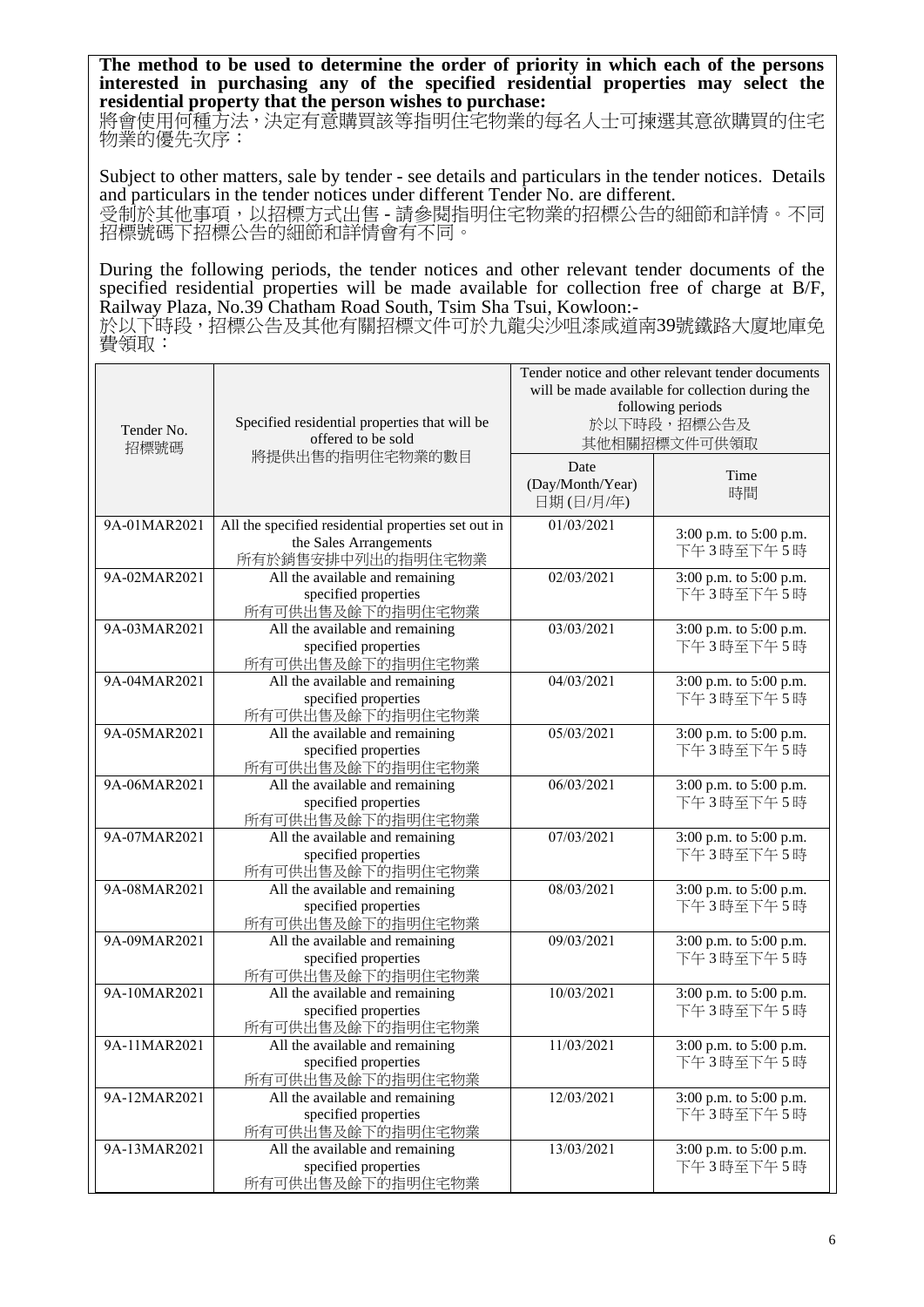| 9A-14MAR2021 | All the available and remaining | 14/03/2021 | 3:00 p.m. to 5:00 p.m. |
|--------------|---------------------------------|------------|------------------------|
|              | specified properties            |            | 下午3時至下午5時              |
|              | 所有可供出售及餘下的指明住宅物業                |            |                        |
| 9A-15MAR2021 |                                 | 15/03/2021 |                        |
|              | All the available and remaining |            | 3:00 p.m. to 5:00 p.m. |
|              | specified properties            |            | 下午3時至下午5時              |
|              | 所有可供出售及餘下的指明住宅物業                |            |                        |
| 9A-16MAR2021 | All the available and remaining | 16/03/2021 | 3:00 p.m. to 5:00 p.m. |
|              |                                 |            |                        |
|              | specified properties            |            | 下午3時至下午5時              |
|              | 所有可供出售及餘下的指明住宅物業                |            |                        |
| 9A-17MAR2021 | All the available and remaining | 17/03/2021 | 3:00 p.m. to 5:00 p.m. |
|              | specified properties            |            | 下午3時至下午5時              |
|              |                                 |            |                        |
|              | 所有可供出售及餘下的指明住宅物業                |            |                        |
| 9A-18MAR2021 | All the available and remaining | 18/03/2021 | 3:00 p.m. to 5:00 p.m. |
|              | specified properties            |            | 下午3時至下午5時              |
|              | 所有可供出售及餘下的指明住宅物業                |            |                        |
|              |                                 |            |                        |
| 9A-19MAR2021 | All the available and remaining | 19/03/2021 | 3:00 p.m. to 5:00 p.m. |
|              | specified properties            |            | 下午3時至下午5時              |
|              | 所有可供出售及餘下的指明住宅物業                |            |                        |
| 9A-20MAR2021 |                                 | 20/03/2021 |                        |
|              | All the available and remaining |            | 3:00 p.m. to 5:00 p.m. |
|              | specified properties            |            | 下午3時至下午5時              |
|              | 所有可供出售及餘下的指明住宅物業                |            |                        |
| 9A-21MAR2021 | All the available and remaining | 21/03/2021 | 3:00 p.m. to 5:00 p.m. |
|              |                                 |            |                        |
|              | specified properties            |            | 下午3時至下午5時              |
|              | 所有可供出售及餘下的指明住宅物業                |            |                        |
| 9A-22MAR2021 | All the available and remaining | 22/03/2021 | 3:00 p.m. to 5:00 p.m. |
|              |                                 |            | 下午3時至下午5時              |
|              | specified properties            |            |                        |
|              | 所有可供出售及餘下的指明住宅物業                |            |                        |
| 9A-23MAR2021 | All the available and remaining | 23/03/2021 | 3:00 p.m. to 5:00 p.m. |
|              | specified properties            |            | 下午3時至下午5時              |
|              |                                 |            |                        |
|              | 所有可供出售及餘下的指明住宅物業                |            |                        |
| 9A-24MAR2021 | All the available and remaining | 24/03/2021 | 3:00 p.m. to 5:00 p.m. |
|              | specified properties            |            | 下午3時至下午5時              |
|              | 所有可供出售及餘下的指明住宅物業                |            |                        |
|              |                                 |            |                        |
| 9A-25MAR2021 | All the available and remaining | 25/03/2021 | 3:00 p.m. to 5:00 p.m. |
|              | specified properties            |            | 下午3時至下午5時              |
|              | 所有可供出售及餘下的指明住宅物業                |            |                        |
| 9A-26MAR2021 | All the available and remaining | 26/03/2021 | 3:00 p.m. to 5:00 p.m. |
|              |                                 |            |                        |
|              | specified properties            |            | 下午3時至下午5時              |
|              | 所有可供出售及餘下的指明住宅物業                |            |                        |
| 9A-27MAR2021 | All the available and remaining | 27/03/2021 | 3:00 p.m. to 5:00 p.m. |
|              | specified properties            |            | 下午3時至下午5時              |
|              |                                 |            |                        |
|              | 所有可供出售及餘下的指明住宅物業                |            |                        |
| 9A-28MAR2021 | All the available and remaining | 28/03/2021 | 3:00 p.m. to 5:00 p.m. |
|              | specified properties            |            | 下午3時至下午5時              |
|              | 所有可供出售及餘下的指明住宅物業                |            |                        |
|              |                                 |            |                        |
| 9A-29MAR2021 | All the available and remaining | 29/03/2021 | 3:00 p.m. to 5:00 p.m. |
|              | specified properties            |            | 下午3時至下午5時              |
|              | 所有可供出售及餘下的指明住宅物業                |            |                        |
| 9A-30MAR2021 |                                 | 30/03/2021 |                        |
|              | All the available and remaining |            | 3:00 p.m. to 5:00 p.m. |
|              | specified properties            |            | 下午3時至下午5時              |
|              | 所有可供出售及餘下的指明住宅物業                |            |                        |
| 9A-31MAR2021 | All the available and remaining | 31/03/2021 | 3:00 p.m. to 5:00 p.m. |
|              | specified properties            |            | 下午3時至下午5時              |
|              |                                 |            |                        |
|              | 所有可供出售及餘下的指明住宅物業                |            |                        |
| 9A-01APR2021 | All the available and remaining | 01/04/2021 | 3:00 p.m. to 5:00 p.m. |
|              | specified properties            |            | 下午3時至下午5時              |
|              |                                 |            |                        |
|              | 所有可供出售及餘下的指明住宅物業                |            |                        |
| 9A-02APR2021 | All the available and remaining | 02/04/2021 | 3:00 p.m. to 5:00 p.m. |
|              | specified properties            |            | 下午3時至下午5時              |
|              | 所有可供出售及餘下的指明住宅物業                |            |                        |
|              |                                 |            |                        |
| 9A-03APR2021 | All the available and remaining | 03/04/2021 | 3:00 p.m. to 5:00 p.m. |
|              | specified properties            |            | 下午3時至下午5時              |
|              | 所有可供出售及餘下的指明住宅物業                |            |                        |
| 9A-04APR2021 | All the available and remaining | 04/04/2021 | 3:00 p.m. to 5:00 p.m. |
|              |                                 |            |                        |
|              | specified properties            |            | 下午3時至下午5時              |
|              | 所有可供出售及餘下的指明住宅物業                |            |                        |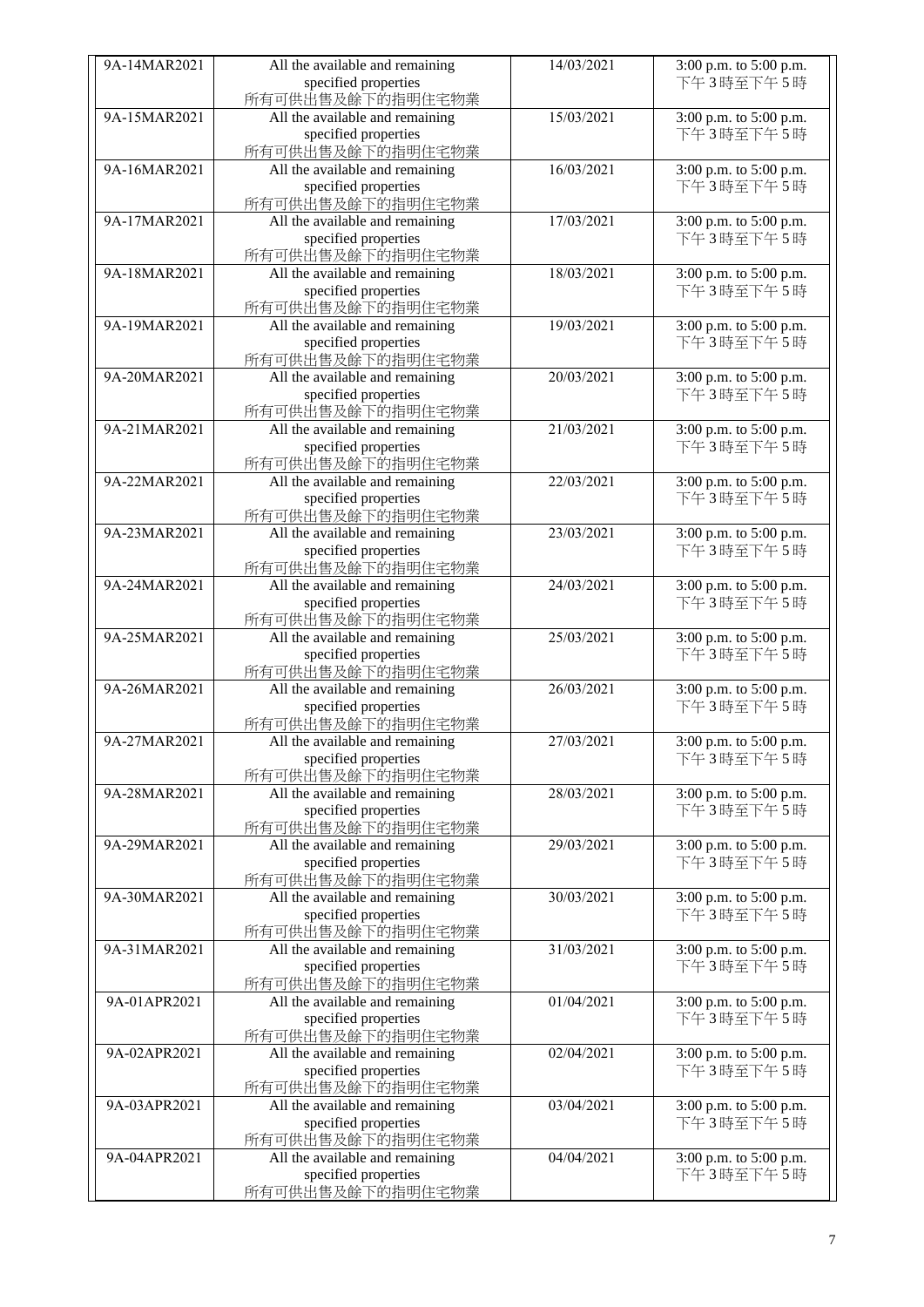|              |                                 | 05/04/2021 |                        |
|--------------|---------------------------------|------------|------------------------|
| 9A-05APR2021 | All the available and remaining |            | 3:00 p.m. to 5:00 p.m. |
|              | specified properties            |            | 下午3時至下午5時              |
|              | 所有可供出售及餘下的指明住宅物業                |            |                        |
| 9A-06APR2021 | All the available and remaining | 06/04/2021 | 3:00 p.m. to 5:00 p.m. |
|              |                                 |            | 下午3時至下午5時              |
|              | specified properties            |            |                        |
|              | 所有可供出售及餘下的指明住宅物業                |            |                        |
| 9A-07APR2021 | All the available and remaining | 07/04/2021 | 3:00 p.m. to 5:00 p.m. |
|              | specified properties            |            | 下午3時至下午5時              |
|              | 所有可供出售及餘下的指明住宅物業                |            |                        |
|              |                                 |            |                        |
| 9A-08APR2021 | All the available and remaining | 08/04/2021 | 3:00 p.m. to 5:00 p.m. |
|              | specified properties            |            | 下午3時至下午5時              |
|              | 所有可供出售及餘下的指明住宅物業                |            |                        |
| 9A-09APR2021 | All the available and remaining | 09/04/2021 | 3:00 p.m. to 5:00 p.m. |
|              |                                 |            |                        |
|              | specified properties            |            | 下午3時至下午5時              |
|              | 所有可供出售及餘下的指明住宅物業                |            |                        |
| 9A-10APR2021 | All the available and remaining | 10/04/2021 | 3:00 p.m. to 5:00 p.m. |
|              | specified properties            |            | 下午3時至下午5時              |
|              |                                 |            |                        |
|              | 所有可供出售及餘下的指明住宅物業                |            |                        |
| 9A-11APR2021 | All the available and remaining | 11/04/2021 | 3:00 p.m. to 5:00 p.m. |
|              | specified properties            |            | 下午3時至下午5時              |
|              | 所有可供出售及餘下的指明住宅物業                |            |                        |
| 9A-12APR2021 | All the available and remaining | 12/04/2021 | 3:00 p.m. to 5:00 p.m. |
|              |                                 |            |                        |
|              | specified properties            |            | 下午3時至下午5時              |
|              | 所有可供出售及餘下的指明住宅物業                |            |                        |
| 9A-13APR2021 | All the available and remaining | 13/04/2021 | 3:00 p.m. to 5:00 p.m. |
|              | specified properties            |            | 下午3時至下午5時              |
|              |                                 |            |                        |
|              | 所有可供出售及餘下的指明住宅物業                |            |                        |
| 9A-14APR2021 | All the available and remaining | 14/04/2021 | 3:00 p.m. to 5:00 p.m. |
|              | specified properties            |            | 下午3時至下午5時              |
|              | 所有可供出售及餘下的指明住宅物業                |            |                        |
| 9A-15APR2021 | All the available and remaining | 15/04/2021 | 3:00 p.m. to 5:00 p.m. |
|              |                                 |            |                        |
|              | specified properties            |            | 下午3時至下午5時              |
|              | 所有可供出售及餘下的指明住宅物業                |            |                        |
| 9A-16APR2021 | All the available and remaining | 16/04/2021 | 3:00 p.m. to 5:00 p.m. |
|              | specified properties            |            | 下午3時至下午5時              |
|              | 所有可供出售及餘下的指明住宅物業                |            |                        |
|              |                                 |            |                        |
| 9A-17APR2021 | All the available and remaining | 17/04/2021 | 3:00 p.m. to 5:00 p.m. |
|              | specified properties            |            | 下午3時至下午5時              |
|              | 所有可供出售及餘下的指明住宅物業                |            |                        |
| 9A-18APR2021 | All the available and remaining | 18/04/2021 | 3:00 p.m. to 5:00 p.m. |
|              |                                 |            |                        |
|              | specified properties            |            | 下午3時至下午5時              |
|              | 所有可供出售及餘下的指明住宅物業                |            |                        |
| 9A-19APR2021 | All the available and remaining | 19/04/2021 | 3:00 p.m. to 5:00 p.m. |
|              | specified properties            |            | 下午3時至下午5時              |
|              | 所有可供出售及餘下的指明住宅物業                |            |                        |
|              |                                 |            |                        |
| 9A-20APR2021 | All the available and remaining | 20/04/2021 | 3:00 p.m. to 5:00 p.m. |
|              | specified properties            |            | 下午3時至下午5時              |
|              | 所有可供出售及餘下的指明住宅物業                |            |                        |
| 9A-21APR2021 | All the available and remaining | 21/04/2021 | 3:00 p.m. to 5:00 p.m. |
|              | specified properties            |            | 下午3時至下午5時              |
|              |                                 |            |                        |
|              | 所有可供出售及餘下的指明住宅物業                |            |                        |
| 9A-22APR2021 | All the available and remaining | 22/04/2021 | 3:00 p.m. to 5:00 p.m. |
|              | specified properties            |            | 下午3時至下午5時              |
|              | 所有可供出售及餘下的指明住宅物業                |            |                        |
| 9A-23APR2021 | All the available and remaining | 23/04/2021 | 3:00 p.m. to 5:00 p.m. |
|              |                                 |            |                        |
|              | specified properties            |            | 下午3時至下午5時              |
|              | 所有可供出售及餘下的指明住宅物業                |            |                        |
| 9A-24APR2021 | All the available and remaining | 24/04/2021 | 3:00 p.m. to 5:00 p.m. |
|              | specified properties            |            | 下午3時至下午5時              |
|              |                                 |            |                        |
|              | 所有可供出售及餘下的指明住宅物業                |            |                        |
| 9A-25APR2021 | All the available and remaining | 25/04/2021 | 3:00 p.m. to 5:00 p.m. |
|              | specified properties            |            | 下午3時至下午5時              |
|              | 所有可供出售及餘下的指明住宅物業                |            |                        |
| 9A-26APR2021 | All the available and remaining | 26/04/2021 | 3:00 p.m. to 5:00 p.m. |
|              | specified properties            |            | 下午3時至下午5時              |
|              |                                 |            |                        |
|              | 所有可供出售及餘下的指明住宅物業                |            |                        |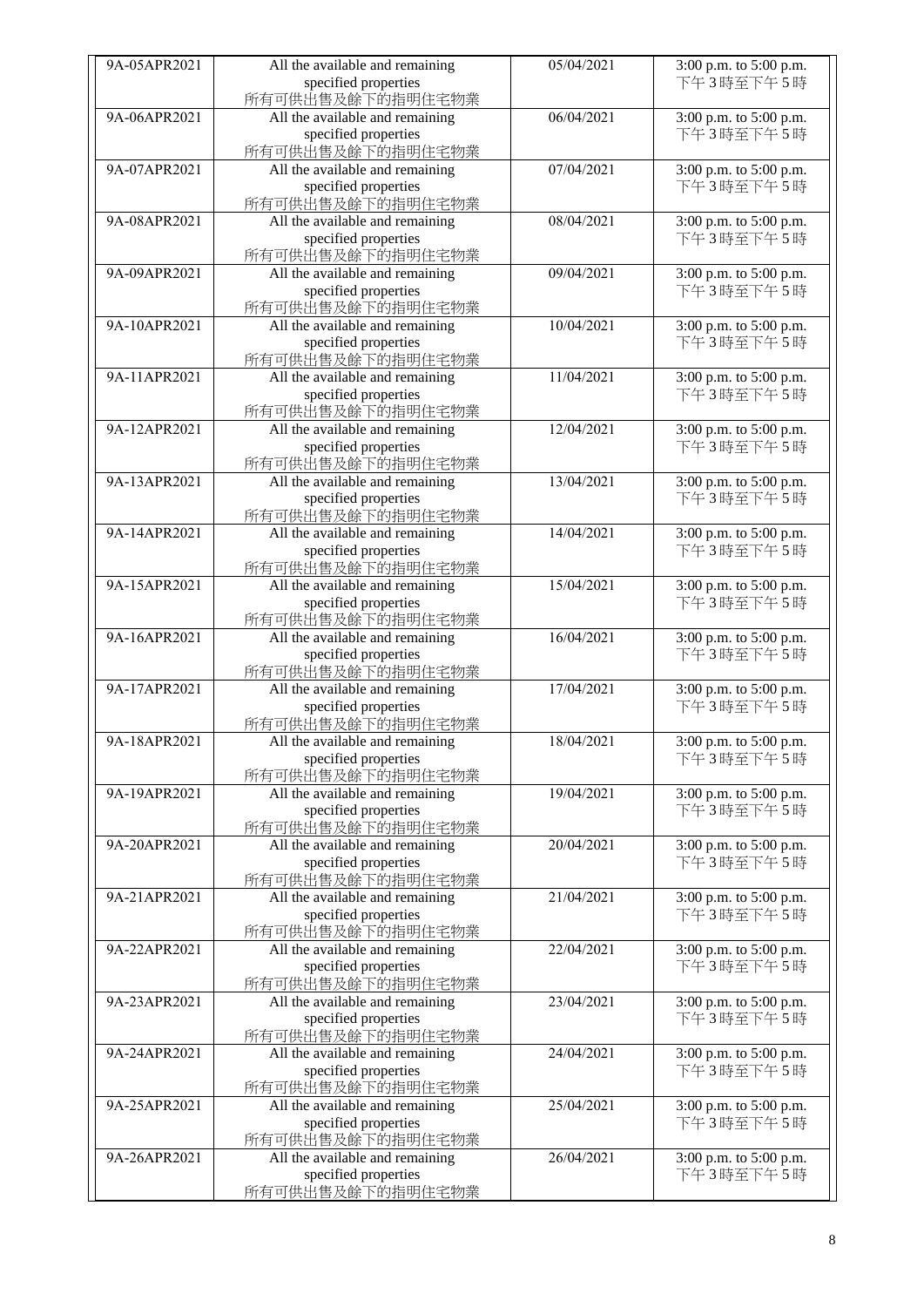| 9A-27APR2021 | All the available and remaining | 27/04/2021 | 3:00 p.m. to 5:00 p.m. |
|--------------|---------------------------------|------------|------------------------|
|              | specified properties            |            | 下午3時至下午5時              |
|              | 所有可供出售及餘下的指明住宅物業                |            |                        |
| 9A-28APR2021 | All the available and remaining | 28/04/2021 | 3:00 p.m. to 5:00 p.m. |
|              | specified properties            |            | 下午3時至下午5時              |
|              | 所有可供出售及餘下的指明住宅物業                |            |                        |
| 9A-29APR2021 | All the available and remaining | 29/04/2021 | 3:00 p.m. to 5:00 p.m. |
|              | specified properties            |            | 下午3時至下午5時              |
|              | 所有可供出售及餘下的指明住宅物業                |            |                        |
| 9A-30APR2021 | All the available and remaining | 30/04/2021 | 3:00 p.m. to 5:00 p.m. |
|              | specified properties            |            | 下午3時至下午5時              |
|              | 所有可供出售及餘下的指明住宅物業                |            |                        |
| 9A-01MAY2021 | All the available and remaining | 01/05/2021 | 3:00 p.m. to 5:00 p.m. |
|              | specified properties            |            | 下午3時至下午5時              |
|              | 所有可供出售及餘下的指明住宅物業                |            |                        |
| 9A-02MAY2021 | All the available and remaining | 02/05/2021 | 3:00 p.m. to 5:00 p.m. |
|              | specified properties            |            | 下午3時至下午5時              |
|              | 所有可供出售及餘下的指明住宅物業                |            |                        |
| 9A-03MAY2021 | All the available and remaining | 03/05/2021 | 3:00 p.m. to 5:00 p.m. |
|              | specified properties            |            | 下午3時至下午5時              |
|              | 所有可供出售及餘下的指明住宅物業                |            |                        |
| 9A-04MAY2021 | All the available and remaining | 04/05/2021 | 3:00 p.m. to 5:00 p.m. |
|              | specified properties            |            | 下午3時至下午5時              |
|              | 所有可供出售及餘下的指明住宅物業                |            |                        |
| 9A-05MAY2021 | All the available and remaining | 05/05/2021 | 3:00 p.m. to 5:00 p.m. |
|              | specified properties            |            | 下午3時至下午5時              |
|              | 所有可供出售及餘下的指明住宅物業                |            |                        |
| 9A-06MAY2021 | All the available and remaining | 06/05/2021 | 3:00 p.m. to 5:00 p.m. |
|              | specified properties            |            | 下午3時至下午5時              |
|              | 所有可供出售及餘下的指明住宅物業                |            |                        |
| 9A-07MAY2021 | All the available and remaining | 07/05/2021 | 3:00 p.m. to 5:00 p.m. |
|              | specified properties            |            | 下午3時至下午5時              |
|              | 所有可供出售及餘下的指明住宅物業                |            |                        |
| 9A-08MAY2021 | All the available and remaining | 08/05/2021 | 3:00 p.m. to 5:00 p.m. |
|              | specified properties            |            | 下午3時至下午5時              |
|              | 所有可供出售及餘下的指明住宅物業                |            |                        |
| 9A-09MAY2021 | All the available and remaining | 09/05/2021 | 3:00 p.m. to 5:00 p.m. |
|              | specified properties            |            | 下午3時至下午5時              |
|              | 所有可供出售及餘下的指明住宅物業                |            |                        |
| 9A-10MAY2021 | All the available and remaining | 10/05/2021 | 3:00 p.m. to 5:00 p.m. |
|              | specified properties            |            | 下午3時至下午5時              |
|              | 所有可供出售及餘下的指明住宅物業                |            |                        |
| 9A-11MAY2021 | All the available and remaining | 11/05/2021 | 3:00 p.m. to 5:00 p.m. |
|              | specified properties            |            | 下午3時至下午5時              |
|              | 所有可供出售及餘下的指明住宅物業                |            |                        |
| 9A-12MAY2021 | All the available and remaining | 12/05/2021 | 3:00 p.m. to 5:00 p.m. |
|              | specified properties            |            | 下午3時至下午5時              |
|              | 所有可供出售及餘下的指明住宅物業                |            |                        |
| 9A-13MAY2021 | All the available and remaining | 13/05/2021 | 3:00 p.m. to 5:00 p.m. |
|              | specified properties            |            | 下午3時至下午5時              |
|              | 所有可供出售及餘下的指明住宅物業                |            |                        |
| 9A-14MAY2021 | All the available and remaining | 14/05/2021 | 3:00 p.m. to 5:00 p.m. |
|              | specified properties            |            | 下午3時至下午5時              |
|              | 所有可供出售及餘下的指明住宅物業                |            |                        |
| 9A-15MAY2021 | All the available and remaining | 15/05/2021 | 3:00 p.m. to 5:00 p.m. |
|              | specified properties            |            | 下午3時至下午5時              |
|              | 所有可供出售及餘下的指明住宅物業                |            |                        |
| 9A-16MAY2021 | All the available and remaining | 16/05/2021 | 3:00 p.m. to 5:00 p.m. |
|              | specified properties            |            | 下午3時至下午5時              |
|              | 所有可供出售及餘下的指明住宅物業                |            |                        |
| 9A-17MAY2021 | All the available and remaining | 17/05/2021 | 3:00 p.m. to 5:00 p.m. |
|              | specified properties            |            | 下午3時至下午5時              |
|              | 所有可供出售及餘下的指明住宅物業                |            |                        |
| 9A-18MAY2021 | All the available and remaining | 18/05/2021 | 3:00 p.m. to 5:00 p.m. |
|              | specified properties            |            | 下午3時至下午5時              |
|              | 所有可供出售及餘下的指明住宅物業                |            |                        |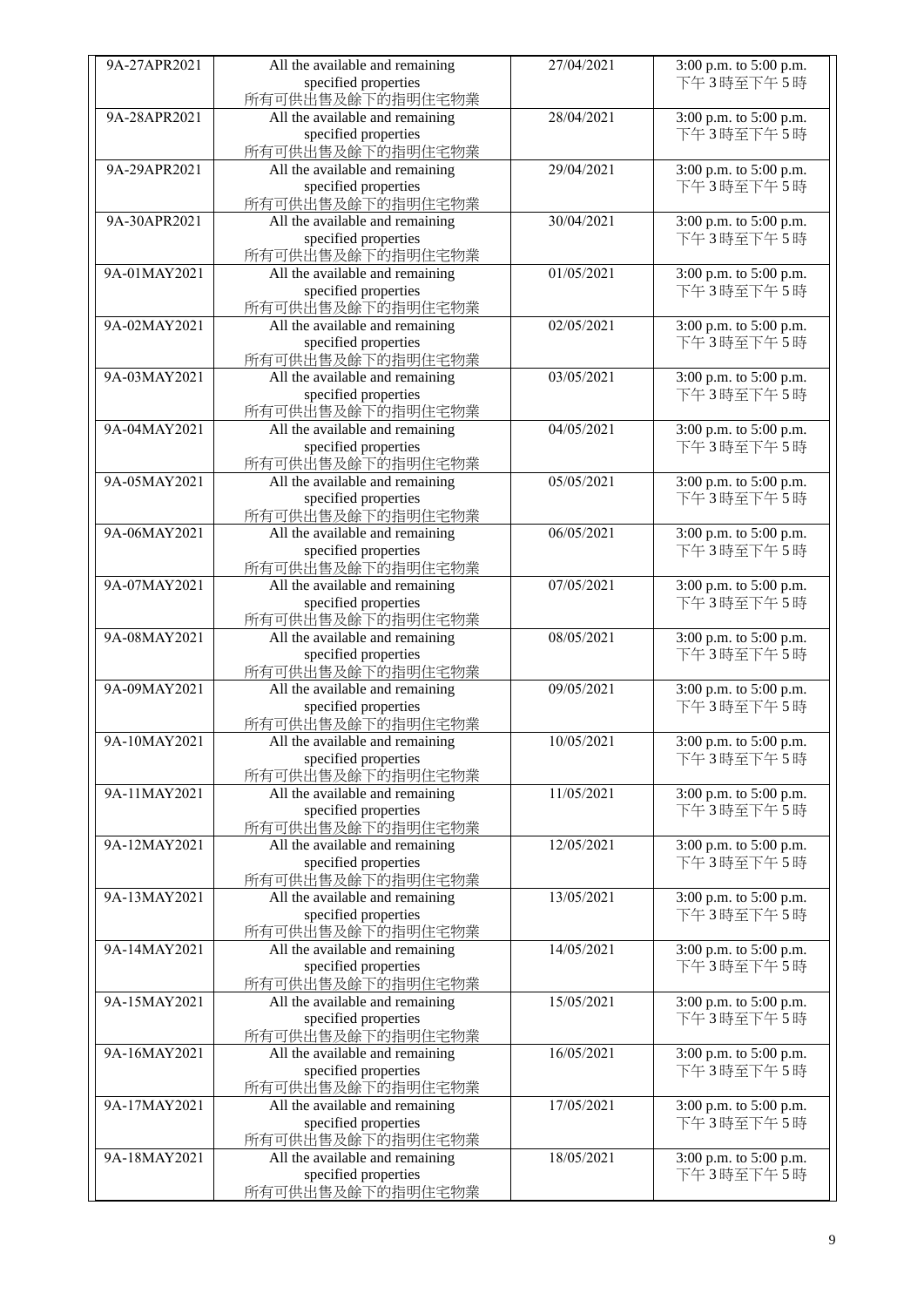| 9A-19MAY2021 | All the available and remaining | 19/05/2021 | 3:00 p.m. to 5:00 p.m. |
|--------------|---------------------------------|------------|------------------------|
|              | specified properties            |            | 下午3時至下午5時              |
|              | 所有可供出售及餘下的指明住宅物業                |            |                        |
| 9A-20MAY2021 | All the available and remaining | 20/05/2021 | 3:00 p.m. to 5:00 p.m. |
|              | specified properties            |            | 下午3時至下午5時              |
|              | 所有可供出售及餘下的指明住宅物業                |            |                        |
| 9A-21MAY2021 | All the available and remaining | 21/05/2021 | 3:00 p.m. to 5:00 p.m. |
|              | specified properties            |            | 下午3時至下午5時              |
|              | 所有可供出售及餘下的指明住宅物業                |            |                        |
| 9A-22MAY2021 | All the available and remaining | 22/05/2021 | 3:00 p.m. to 5:00 p.m. |
|              | specified properties            |            | 下午3時至下午5時              |
|              | 所有可供出售及餘下的指明住宅物業                |            |                        |
| 9A-23MAY2021 | All the available and remaining | 23/05/2021 | 3:00 p.m. to 5:00 p.m. |
|              | specified properties            |            | 下午3時至下午5時              |
|              | 所有可供出售及餘下的指明住宅物業                |            |                        |
| 9A-24MAY2021 | All the available and remaining | 24/05/2021 | 3:00 p.m. to 5:00 p.m. |
|              | specified properties            |            | 下午3時至下午5時              |
|              | 所有可供出售及餘下的指明住宅物業                |            |                        |
| 9A-25MAY2021 | All the available and remaining | 25/05/2021 | 3:00 p.m. to 5:00 p.m. |
|              | specified properties            |            | 下午3時至下午5時              |
|              | 所有可供出售及餘下的指明住宅物業                |            |                        |
| 9A-26MAY2021 | All the available and remaining | 26/05/2021 | 3:00 p.m. to 5:00 p.m. |
|              | specified properties            |            | 下午3時至下午5時              |
|              | 所有可供出售及餘下的指明住宅物業                |            |                        |
| 9A-27MAY2021 | All the available and remaining | 27/05/2021 | 3:00 p.m. to 5:00 p.m. |
|              | specified properties            |            | 下午3時至下午5時              |
|              | 所有可供出售及餘下的指明住宅物業                |            |                        |
| 9A-28MAY2021 | All the available and remaining | 28/05/2021 | 3:00 p.m. to 5:00 p.m. |
|              | specified properties            |            | 下午3時至下午5時              |
|              | 所有可供出售及餘下的指明住宅物業                |            |                        |
| 9A-29MAY2021 | All the available and remaining | 29/05/2021 | 3:00 p.m. to 5:00 p.m. |
|              | specified properties            |            | 下午3時至下午5時              |
|              | 所有可供出售及餘下的指明住宅物業                |            |                        |
| 9A-30MAY2021 | All the available and remaining | 30/05/2021 | 3:00 p.m. to 5:00 p.m. |
|              | specified properties            |            | 下午3時至下午5時              |
|              | 所有可供出售及餘下的指明住宅物業                |            |                        |
| 9A-31MAY2021 | All the available and remaining | 31/05/2021 | 3:00 p.m. to 5:00 p.m. |
|              | specified properties            |            | 下午3時至下午5時              |
|              | 所有可供出售及餘下的指明住宅物業                |            |                        |

**The method to be used, where 2 or more persons are interested in purchasing a particular specified residential property, to determine the order of priority in which each of those persons may proceed with the purchase:**

在有兩人或多於兩人有意購買同一個指明住宅物業的情況下,將會使用何種方法決定每名 該等人士可購買該物業的優先次序:

Please refer to the above method. 請參照上述方法。

## **Other matters:**

其他事項:

(a) The Vendor does not undertake and is under no obligation to review, consider or accept the highest offer or any offer at all for the purchase of any specified residential property. The Vendor has the absolute right to withdraw from the sale of any specified residential property at any time before the acceptance of any offer. The Vendor has the absolute right to change the closing date and/or time of the tender from time to time by amending the Sales Arrangements.

賣方並不承諾亦無責任閱覽、考慮或接受認購任何指明住宅物業最高出價之要約或任 何要約。賣方有絕對權利於接受任何要約前於任何時間撤回出售任何指明住宅物業。 賣方有絕對權利透過修改銷售安排不時更改招標截止日期及/或時間。

(b) Persons interested in submitting tenders of the specified residential properties are reminded to read the latest register of transactions of the Development so as to ascertain whether a particular specified residential property is still available for tender. A specified residential